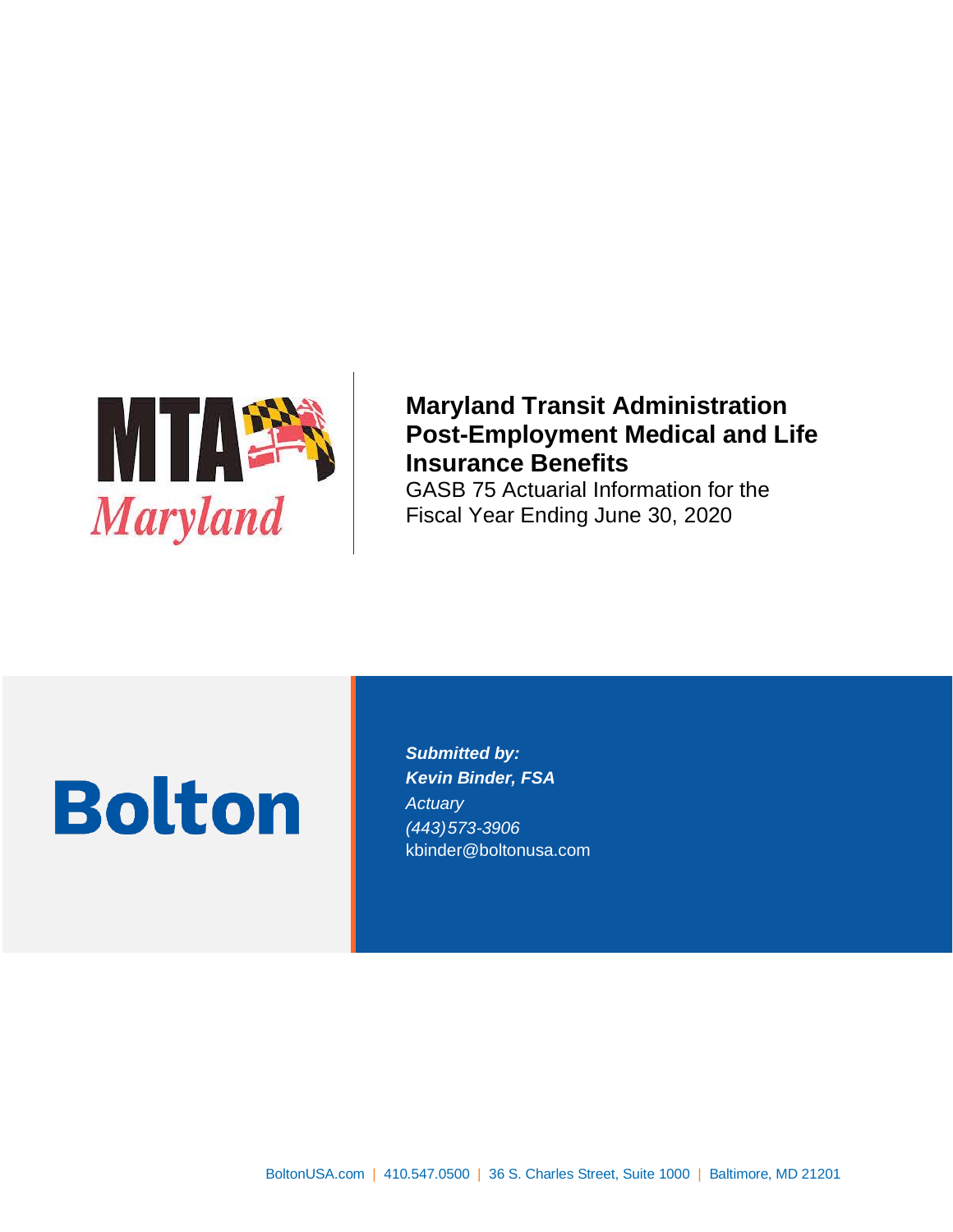

August 21, 2020

Glenn Davis Chief Financial Officer Maryland Transit Administration 6 St. Paul Street, 8th Floor Baltimore, MD 21202

Dear Glenn:

The following report contains the GASB 75 plan accounting actuarial information for the postemployment benefits (OPEB) to be included with the Maryland Transit Administration's (MTA) financial statements. The GASB 75 reporting is for fiscal year ending in 2020. The measurement date is June 30, 2019.

### Methodology, Reliance and Certification

This report is prepared for the Maryland Transit Administration. The report contains the actuarial information to be included with the MTA's financial statements (the MTA's fiscal year end date) as required by GASB 75. This information has been prepared for use in the financial statements of the MTA. This information is not intended for, nor should it be used for, any additional purposes.

The MTA has selected a June 30, 2019 measurement date for the FYE 2020 disclosure. The December 2019 Federal appropriations bill eliminated the excise tax on high-cost plans that was part of the Affordable Care Act (this excise tax is commonly referred to as the "Cadillac Tax"). It is our understanding from Paragraph 30 of the GASB 75 Standard that the disclosure should be "in accordance with the benefit terms and any additional legal agreements to provide benefits that are in force at the measurement date". Accordingly, we have not adjusted the results to show the impact of the elimination of the excise tax which was signed into law after the measurement date. The change in the law could reduce retiree health care OPEB accounting liabilities by 3 to 5 percent and will be disclosed on next year's report. You may want to consult with your auditors to ensure that they concur with our understanding.

The total OPEB liability is based on July 1, 2018 valuation data rolled forward to June 30, 2019. The methods, assumptions, participant data, and plan provisions are as detailed in the FYE 2019 GASB 75 report dated September 30, 2019, except as noted below.

• The discount rate was lowered to 3.13% as required by GASB 75.

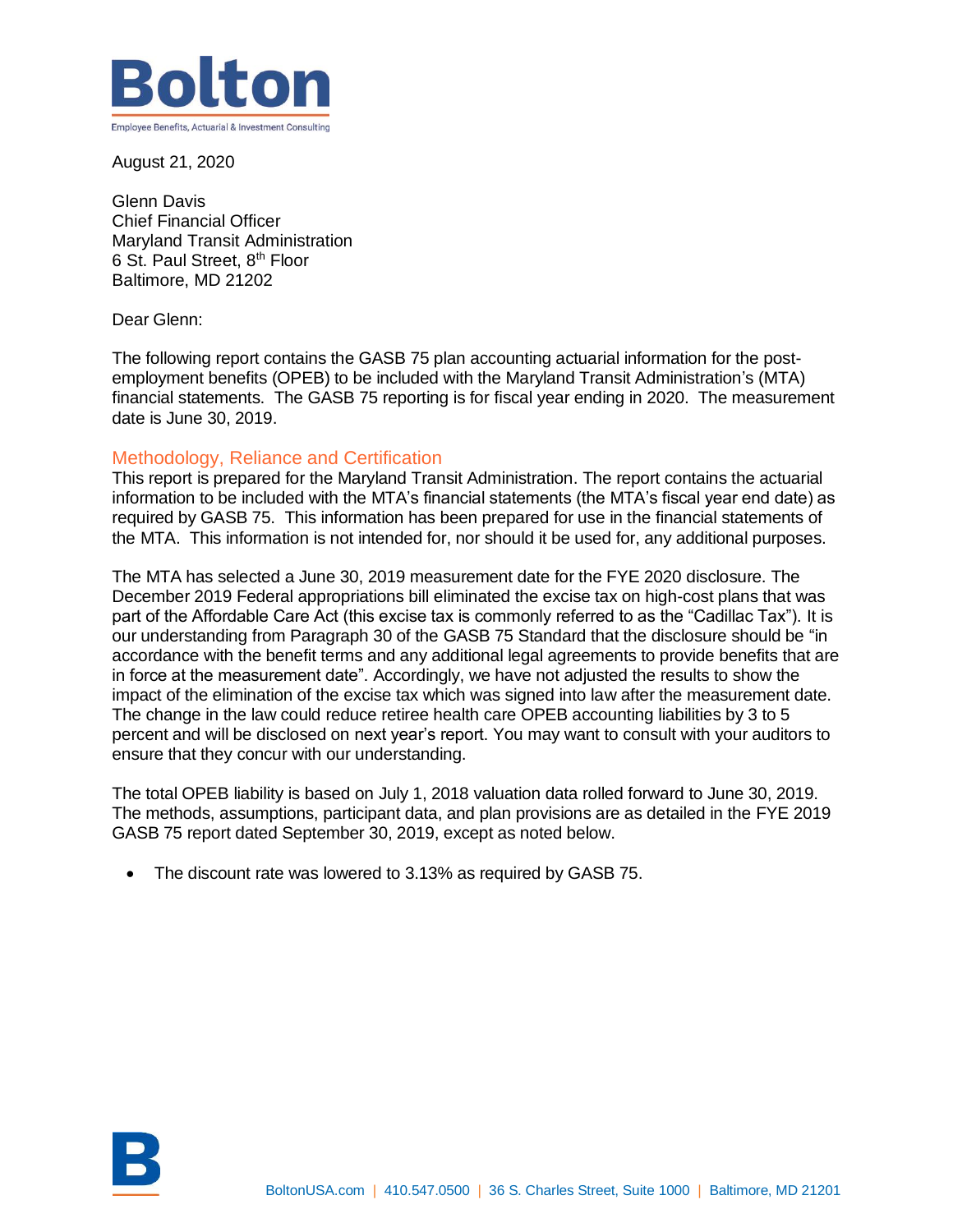Glenn Davis August 21, 2020 Page 2

#### Methodology, Reliance and Certification

Because the net impact of COVID-19 on health costs and changes in turnover and retirement behavior is not possible to estimate at this time, we have made no adjustments to any of the assumptions selected before the COVID-19 pandemic.

This is a deterministic valuation in that it is based on a single set of assumptions. This set of assumptions is one possible basis for our calculations. Other assumptions may be equally valid. The future is uncertain, and the plan's actual experience will differ from the assumptions; the differences may be significant or material because the results are very sensitive to the assumptions made and, in some cases, to the interaction between the assumptions. We may consider that some factors are not material to the valuation of the plan and may not provide a specific assumption for those factors. We may have used other assumptions in the past. We will likely consider changes in assumptions at a future date.

The MTA is responsible for selecting the plan's funding policy, actuarial valuation methods, asset valuation methods, and assumptions. The policies, methods and assumptions used in this valuation are those that have been so prescribed and are described in this report. The MTA is solely responsible for communicating to Bolton Partners any changes required thereto.

This report is based on plan provisions, census data, and asset data submitted by the MTA. We have relied on this information for purposes of preparing this report but have not performed an audit. The accuracy of the results presented in this report is dependent upon the accuracy and completeness of the underlying information. The plan sponsor is solely responsible for the validity and completeness of this information.

The MTA is solely responsible for selecting the plan's investment policies, asset allocations and individual investments. Bolton, Inc.'s actuaries have not provided any investment advice to the MTA.

The information in this report was prepared for the internal use of the MTA, the plan and their auditors in connection with our actuarial valuations of the OPEB plan as required by GASB 75. This report may not be used for any other purpose; Bolton Partners. is not responsible for the consequences of any unauthorized use or the reliance on this information by any other party.

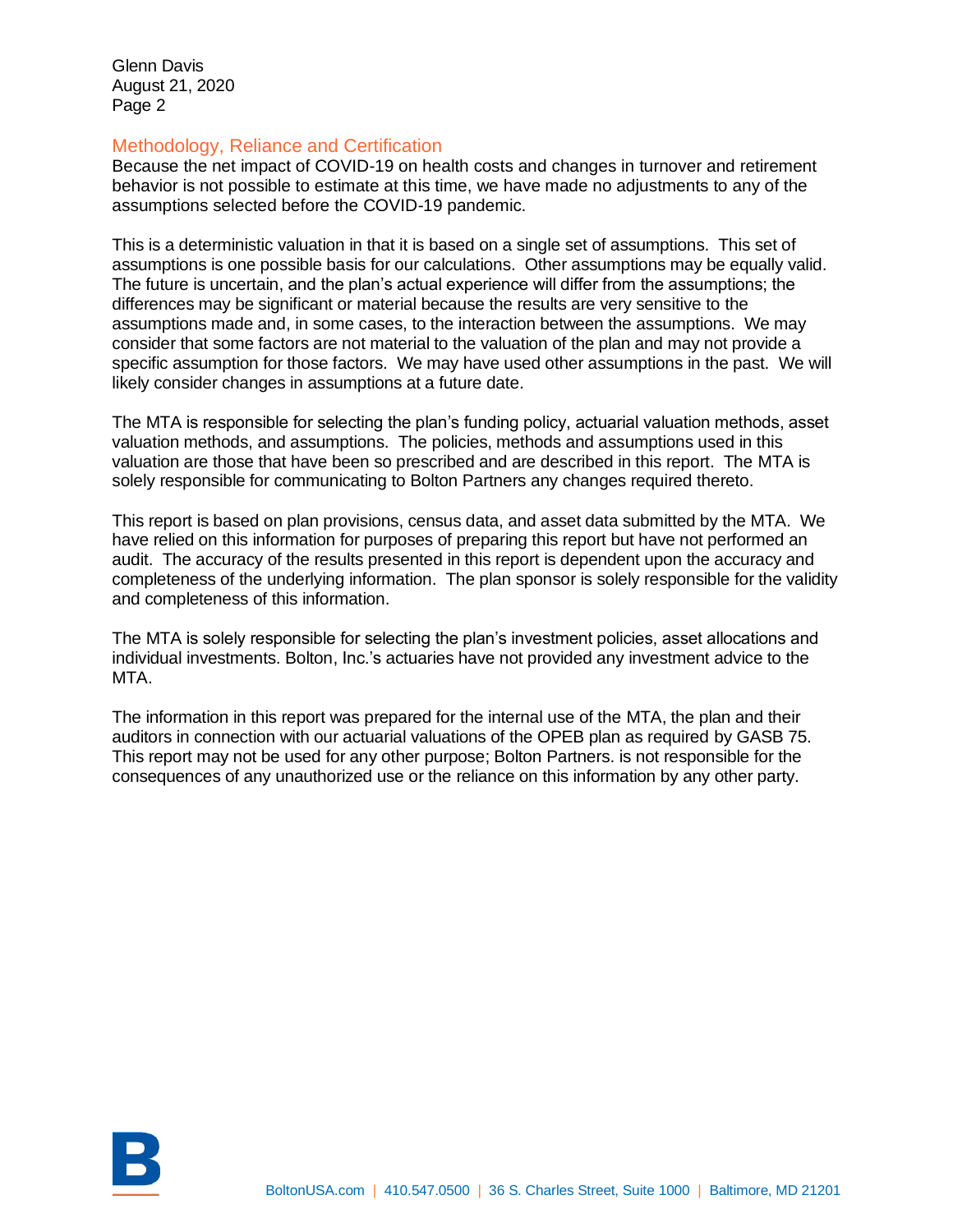Glenn Davis August 21, 2020 Page 3

#### Methodology, Reliance and Certification

This report provides certain financial calculations for use by the auditor. These values have been computed in accordance with our understanding of generally accepted actuarial principles and practices and fairly reflect the actuarial position of the plan. The various actuarial assumptions and methods which have been used are, in our opinion, appropriate for the purposes of this report.

The report is conditioned on the assumption of an ongoing plan and is not meant to present the actuarial position of the plan in the case of plan termination. Future actuarial measurements may differ significantly from the current measurements presented in this report due to such factors as the following: plan experience differing from that anticipated by the economic or demographic assumptions, changes in economic or demographic assumptions, increases or decreases expected as part of the natural operation of the methodology used for these measurements (such as the end of an amortization period or additional cost or contribution requirements based on the plan's funded status), and changes in plan provisions or applicable law.

Bolton Partners is completely independent of the MTA, their programs, activities, and any of their key personnel. Bolton Partners does not have any relationship with the MTA which would impair or appear to impair the objectivity of our work.

The undersigned credentialed actuary meets the Qualification Standards of the American Academy of Actuaries to render the actuarial opinion contained herein. The FYE 2019 GASB 75 report dated September 30, 2019 contains information that is integral to the results contained herein and a copy may be provided upon request.

Respectfully submitted,

 $72812$ 

Kevin Binder, F.S.A., E.A.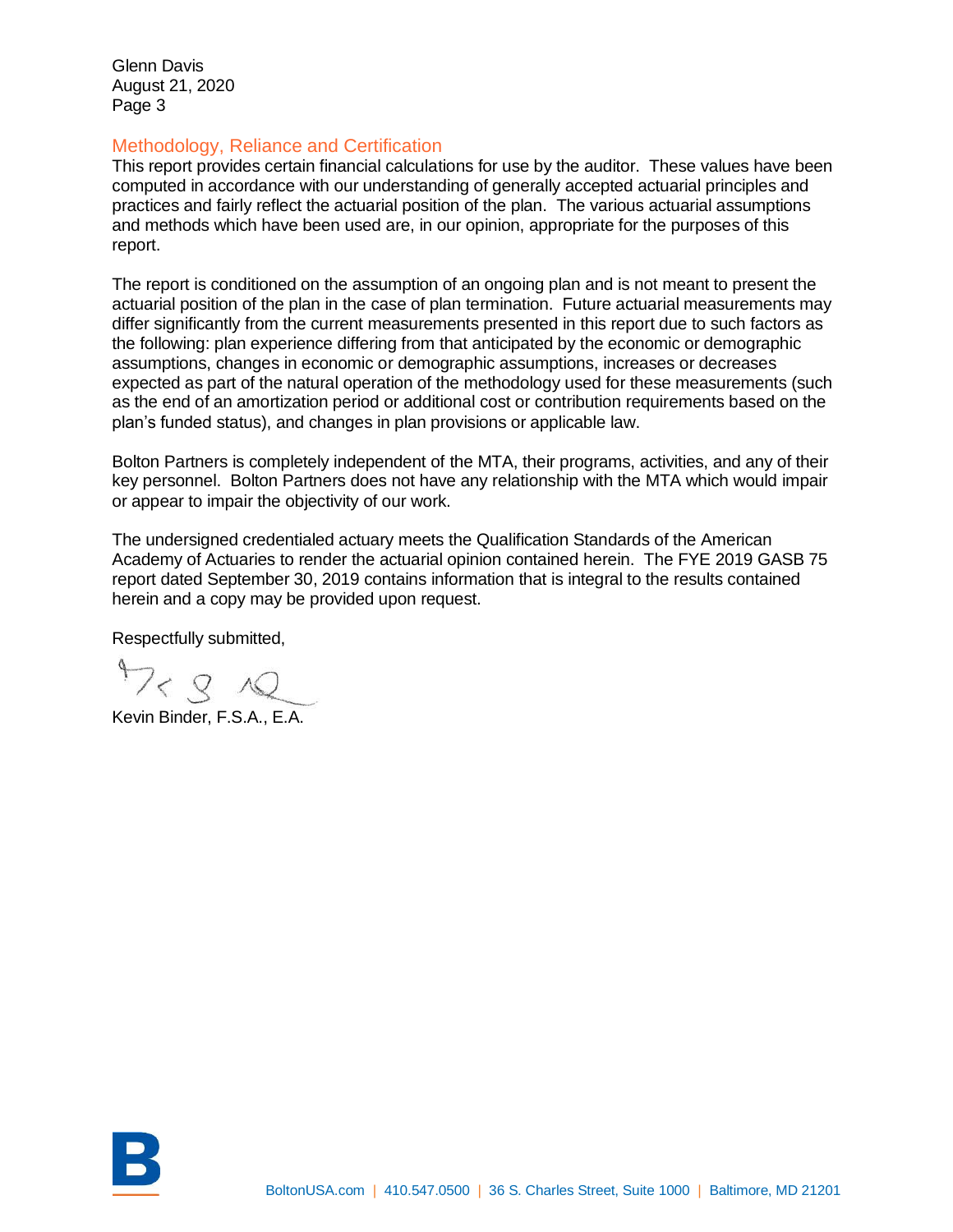

### Change in Net OPEB Liability

|                                                 | <b>Total OPEB</b><br><b>Liability</b><br>(a) | <b>Plan Fiduciary Net</b><br><b>Position</b><br>(b) | <b>Net OPEB Liability</b><br>(a) - (b) |
|-------------------------------------------------|----------------------------------------------|-----------------------------------------------------|----------------------------------------|
| Balance as of June 30, 2018 for FYE 2019        | \$728,867,209                                | \$0                                                 | \$728,867,209                          |
| Changes for the Year                            |                                              |                                                     |                                        |
| Service Cost                                    | 31,898,596                                   |                                                     | 31,898,596                             |
| Interest                                        | 26,052,660                                   |                                                     | 26,052,660                             |
| <b>Changes of Benefit Terms</b>                 | 0                                            |                                                     | 0                                      |
| Experience Losses/(Gains)                       | (1, 120, 610)                                |                                                     | (1, 120, 610)                          |
| <b>Trust Contribution - Employer</b>            |                                              | 17,240,303                                          | (17, 240, 303)                         |
| Net Investment Income                           |                                              | 0                                                   |                                        |
| <b>Changes in Assumptions</b>                   | 64,216,889                                   |                                                     | 64,216,889                             |
| Benefit Payments (net of retiree contributions) | (17, 240, 303)                               | (17, 240, 303)                                      | O                                      |
| <b>Administrative Expense</b>                   |                                              | 0                                                   | 0                                      |
| Net Changes                                     | 103,807,232                                  | 0                                                   | 103,807,232                            |
| Balance as of June 30, 2019 for FYE 2020        | \$832,674,441                                | \$0                                                 | \$832.674.441                          |

Funded status 0.00%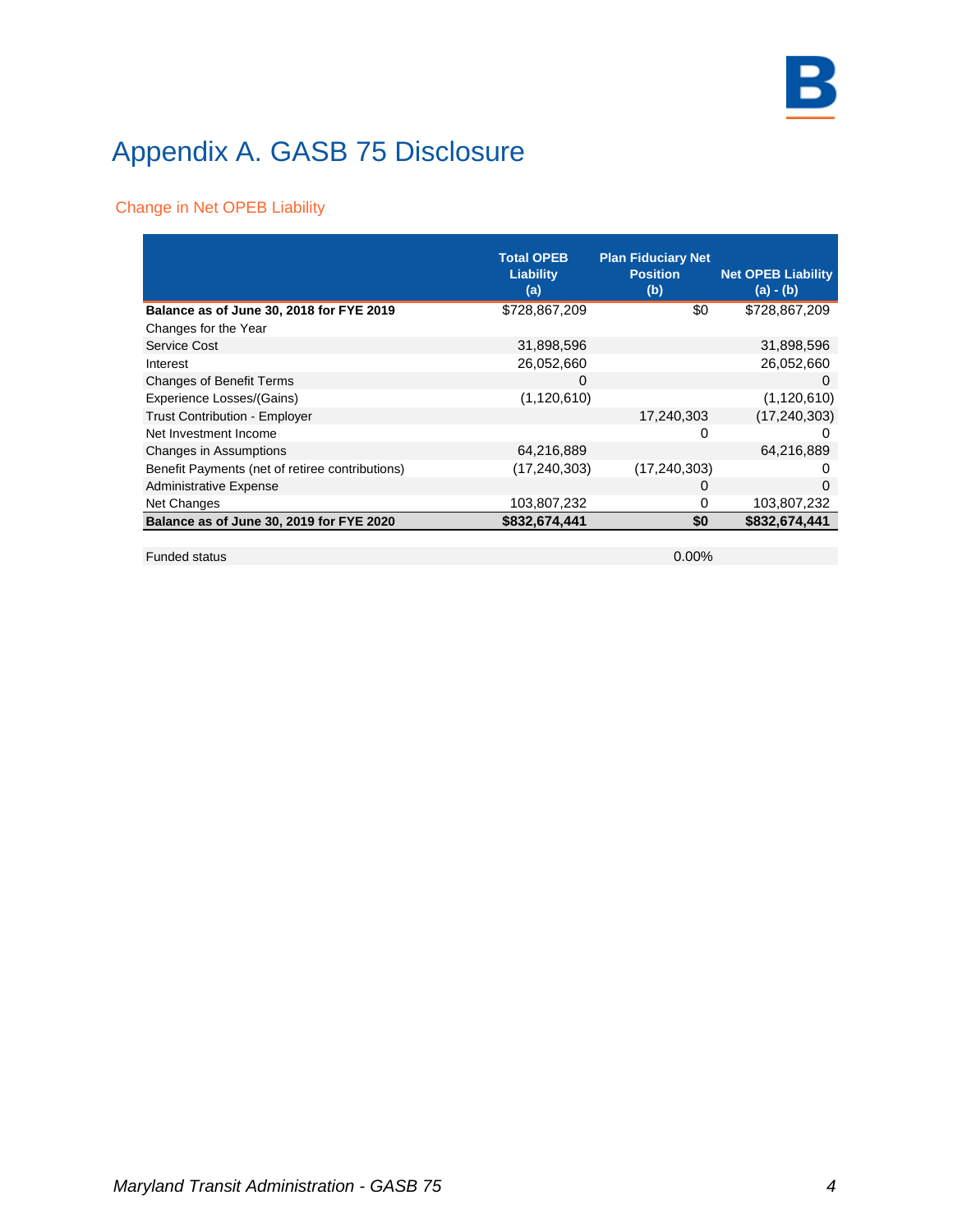### OPEB Expense - Required by GASB 75

| 1. Service Cost                                       | \$ | 31,898,596     |
|-------------------------------------------------------|----|----------------|
| 2. Interest                                           |    | 26,052,660     |
| 3. Projected Earnings on OPEB Trust                   |    | 0              |
| 4. OPEB Administrative Expense                        |    | 0              |
| 5. Changes in Benefit Terms                           |    | 0              |
| 6. Differences Between Expected and Actual Earnings   |    |                |
| In Current Fiscal Year Recognized in Current Year     |    | 0              |
| From Past Years Recognized in Current Year            |    | O              |
| Total                                                 |    | 0              |
| 7. Differences Between Expected and Actual Experience |    |                |
| In Current Fiscal Year Recognized in Current Year     |    | (140, 076)     |
| From Past Years Recognized in Current Year            |    | (1,759,132)    |
| Total                                                 |    | (1,899,208)    |
| 8. Changes in Assumptions                             |    |                |
| In Current Fiscal Year Recognized in Current Year     |    | 8,027,111      |
| From Past Years Recognized in Current Year            |    | (32, 402, 399) |
| Total                                                 |    | (24, 375, 288) |
|                                                       |    |                |
| 9. Total OPEB Expense                                 | S  | 31,676,760     |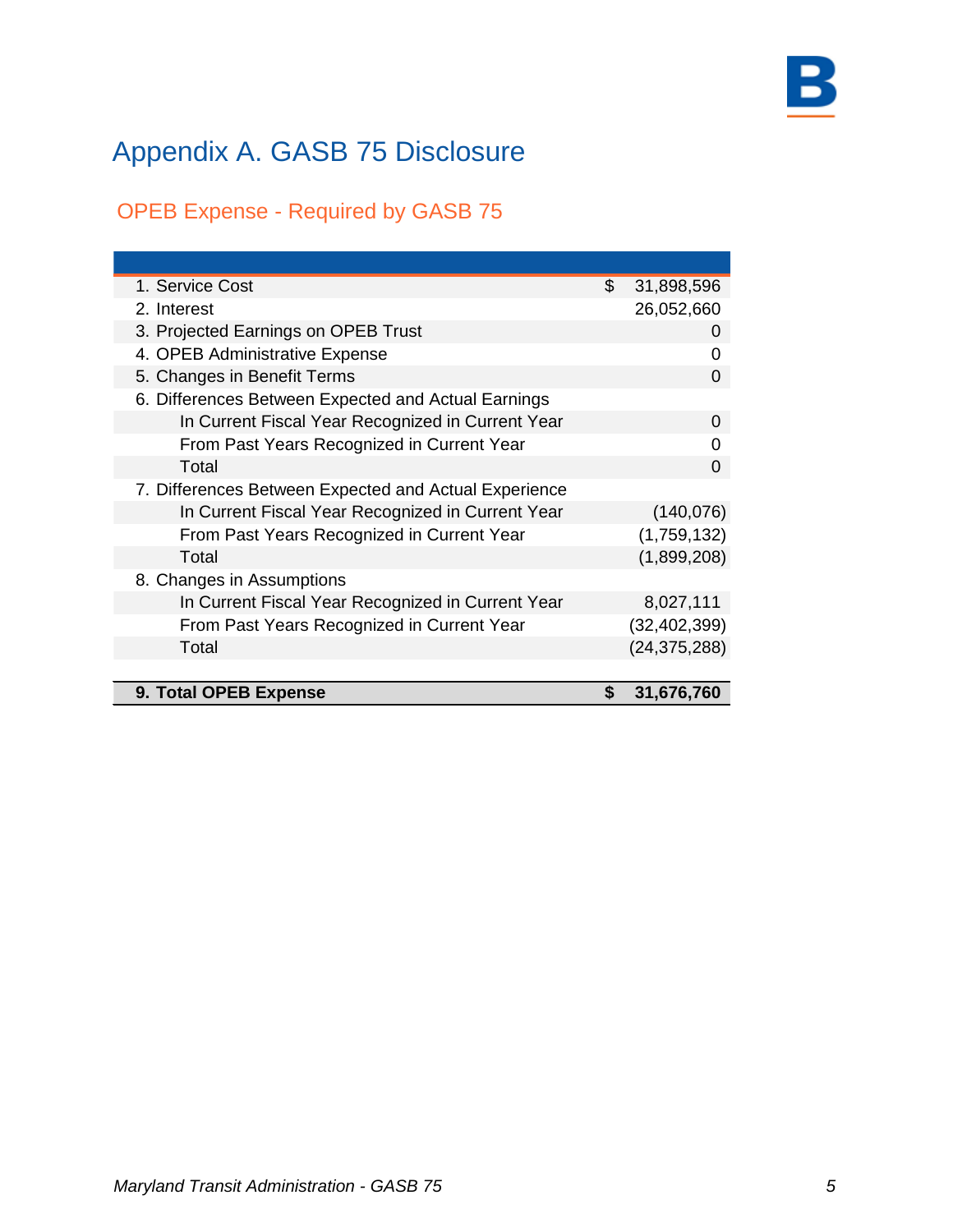### Sensitivity of Total and Net OPEB Liability - Required by GASB 75

The following table presents Maryland Transit Administration's Total and Net OPEB liability. We also present the Total and Net OPEB liability if it is calculated using a discount rate that is 1 percentage point lower or 1 percentage point higher.

|                            | 1% Decrease   | <b>Discount Rate</b> | 1% Increase   |
|----------------------------|---------------|----------------------|---------------|
| <b>I Discount Rate</b>     | 2.13%         | $3.13\%$             | 4.13%         |
| Total OPEB Liability       | \$988,796,739 | \$832.674.441        | \$708,760,702 |
| Net OPEB Liability/(Asset) | \$988,796,739 | \$832,674,441        | \$708,760,702 |

The following table presents Maryland Transit Administration's Total and Net OPEB liability. We also present the Total and Net OPEB liability if it is calculated using a health care cost trend rate that is 1 percentage point lower or 1 percentage point higher.

|                            | 1% Decrease   | Medical Trend | 1% Increase     |
|----------------------------|---------------|---------------|-----------------|
| I Ultimate Trend           | $2.90\%$      | $3.90\%$      | $4.90\%$        |
| Total OPEB Liability       | \$684.072.342 | \$832.674.441 | \$1.029.263.856 |
| Net OPEB Liability/(Asset) | \$684,072,342 | \$832.674.441 | \$1,029,263,856 |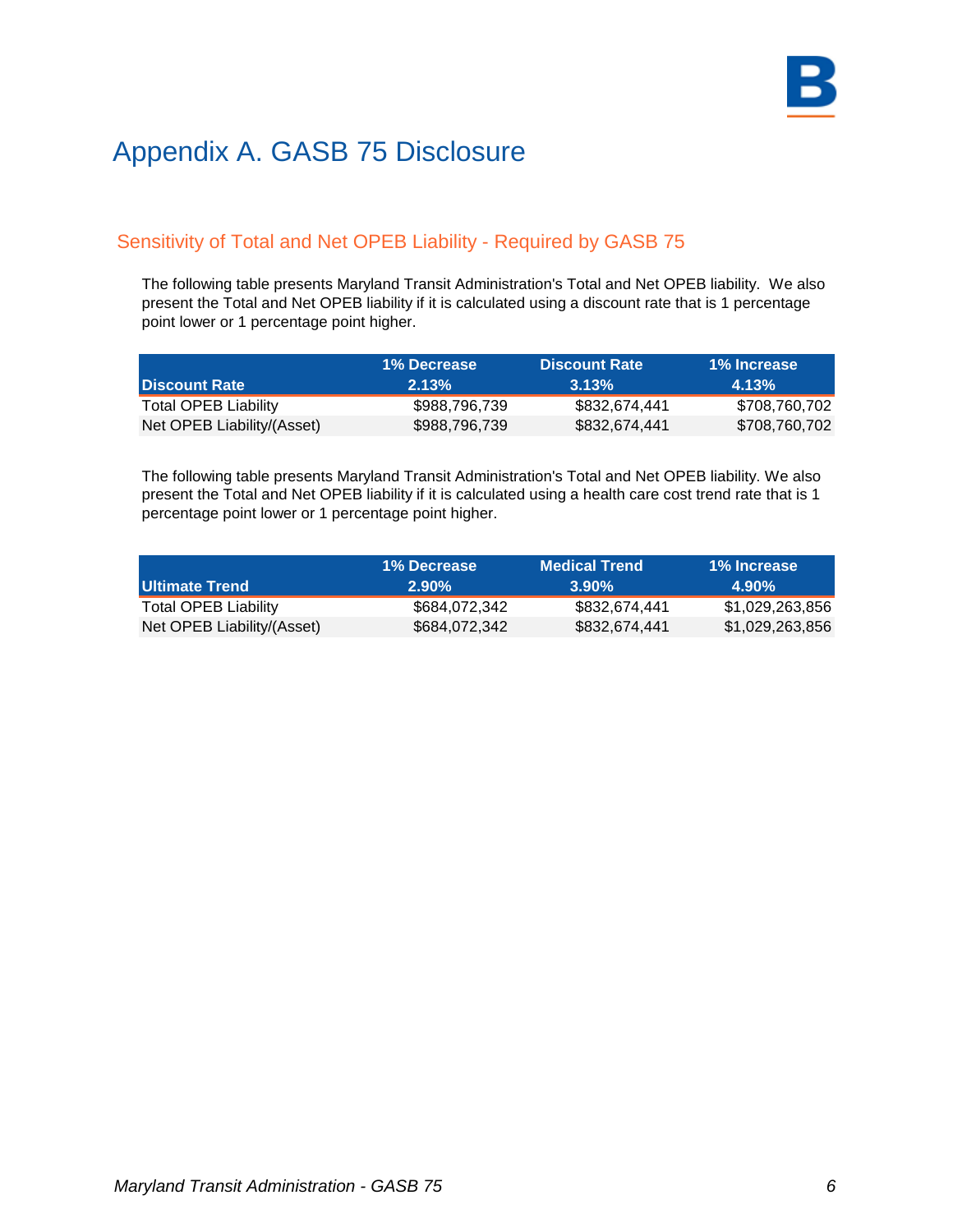### Deferred Inflows/Outflows of Resources Related to OPEB - Required by GASB 75

For the fiscal year ended June 30, 2020, Maryland Transit Administration recognized an OPEB expense of \$31,676,760. At June 30, 2020, Maryland Transit Administration reported deferred outflows of resources and deferred inflows of resources related to the OPEB plan from the following sources:

|                                                      | <b>Deferred Outflows</b><br>of Resources | <b>Deferred Inflows</b><br>of Resources |
|------------------------------------------------------|------------------------------------------|-----------------------------------------|
|                                                      |                                          |                                         |
| Differences between expected and actual experience   | \$<br>$\sim$                             | 11,535,323                              |
| Changes of assumptions                               | 56,189,778                               | 180, 181, 451                           |
| Net difference between projected and actual earnings |                                          |                                         |
| on OPEB plan investments                             |                                          |                                         |
| Employer contribution subsequent to measurement date | TBD                                      |                                         |
| <b>Total</b>                                         | 56,189,778                               | 191,716,774                             |

An amount to be determined will be reported as deferred outflows of resources related to OPEB resulting from employer contributic subsequent to measurement date will be recognized as a reduction of the net OPEB liability in the year ended June 30, 2021.

Other amounts reported as deferred outflows of resources and deferred inflows of resources related to the OPEB plan will be recognized in the expense as follows:

| <b>Fiscal Year</b> |                      |
|--------------------|----------------------|
| ended June 30:     |                      |
| 2021               | \$<br>(26, 274, 496) |
| 2022               | (26, 274, 496)       |
| 2023               | (26, 274, 496)       |
| 2024               | (26, 274, 496)       |
| 2025               | (26, 274, 498)       |
| Thereafter         | (4, 154, 514)        |
|                    |                      |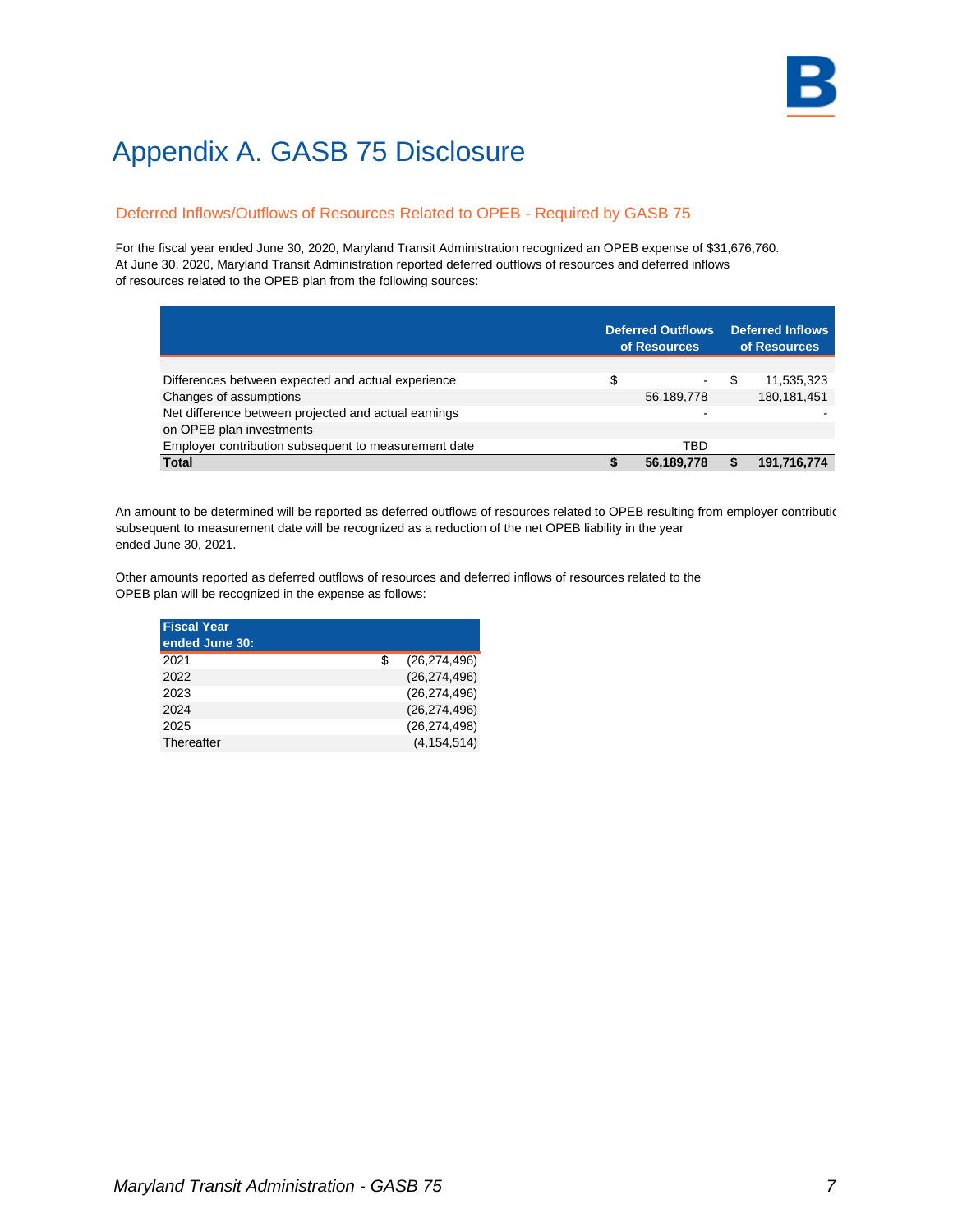

#### Schedule of Differences between Projected and Actual Earnings on OPEB Plan Investments

In conformity with paragraph 86b of Statement 75, the effects of differences between projected and actual earnings on OPEB plan investments are recognized in collective OPEB expense using a systematic and rational method over a closed five-year period, beginning in the current reporting period. The following table illustrates the application of this requirement.

|      |                                         |         |                          |      |                          |      |                          |      |                          | Increase (Decrease) in OPEB Expense Arising from the Recognition of Differences between Projected and Actual Earnings on OPEB Plan Investments |      |        |      |        |      |                          |      |
|------|-----------------------------------------|---------|--------------------------|------|--------------------------|------|--------------------------|------|--------------------------|------------------------------------------------------------------------------------------------------------------------------------------------|------|--------|------|--------|------|--------------------------|------|
|      | <b>Differences</b>                      |         |                          |      |                          |      |                          |      |                          |                                                                                                                                                |      |        |      |        |      |                          |      |
|      | between Projected                       |         |                          |      |                          |      |                          |      |                          |                                                                                                                                                |      |        |      |        |      |                          |      |
|      | and Actual Earnings Recognition         |         |                          |      |                          |      |                          |      |                          |                                                                                                                                                |      |        |      |        |      |                          |      |
|      | on OPEB Plan                            | Period  |                          |      |                          |      |                          |      |                          |                                                                                                                                                |      |        |      |        |      |                          |      |
| Year | <b>Investments</b>                      | (Years) | 2016                     | 2017 |                          | 2018 |                          | 2019 |                          | 2020                                                                                                                                           | 2021 |        | 2022 |        | 2023 |                          | 2024 |
| 2016 | $\overline{\phantom{0}}$                |         | $\overline{\phantom{0}}$ |      | $\overline{\phantom{a}}$ |      | $\overline{\phantom{0}}$ |      | $\overline{\phantom{a}}$ |                                                                                                                                                |      |        |      |        |      |                          |      |
| 2017 | $\sim$                                  |         |                          |      | $\overline{\phantom{a}}$ |      | $\overline{\phantom{0}}$ |      | $\sim$                   | $\sim$                                                                                                                                         |      | $\sim$ |      |        |      |                          |      |
| 2018 | $\sim$                                  |         |                          |      |                          |      | $\sim$                   |      | $\overline{\phantom{a}}$ | $\sim$                                                                                                                                         |      | $\sim$ |      | . .    |      |                          |      |
| 2019 | $\overline{\phantom{0}}$                | h       |                          |      |                          |      |                          |      | $\sim$                   | $\sim$                                                                                                                                         |      | $\sim$ |      | $\sim$ |      | $\overline{\phantom{0}}$ |      |
| 2020 | $\overline{\phantom{a}}$                |         |                          |      |                          |      |                          |      |                          |                                                                                                                                                |      |        |      | $\sim$ |      | $\overline{\phantom{0}}$ |      |
|      | Net increase (decrease) in OPEB expense |         |                          |      | $\sim$                   |      | $\blacksquare$           |      | $\overline{\phantom{a}}$ | $\sim$                                                                                                                                         |      | $\sim$ |      | $\sim$ |      |                          |      |

#### Deferred Outflows of Resources and Deferred Inflows of Resources Arising from Differences between Projected and Actual Earnings on OPEB Plan Investments

|      |                                                                 |                                                                    |                          |                                                                                     |                |                                                                   | June 30, 2019            | <b>Balances at</b>                                               |                          |
|------|-----------------------------------------------------------------|--------------------------------------------------------------------|--------------------------|-------------------------------------------------------------------------------------|----------------|-------------------------------------------------------------------|--------------------------|------------------------------------------------------------------|--------------------------|
| Year | <b>Investment Earnings</b><br><b>Less than Projected</b><br>(a) | <b>Investment Earnings</b><br><b>Greater Than Projected</b><br>(b) |                          | <b>Amounts Recognized in</b><br><b>OPEB Expense Through</b><br>June 30, 2019<br>(c) |                | <b>Deferred</b><br>Outflows of<br><b>Resources</b><br>$(a) - (c)$ |                          | <b>Deferred</b><br>Inflows of<br><b>Resources</b><br>$(b) - (c)$ |                          |
| 2016 | \$<br>$\sim$                                                    | \$                                                                 | \$<br>. .                |                                                                                     | $\sim$         |                                                                   | $\sim$                   | \$                                                               | $\overline{\phantom{0}}$ |
| 2017 | $\overline{\phantom{0}}$                                        | $\overline{\phantom{0}}$                                           |                          |                                                                                     | $\blacksquare$ |                                                                   | $\blacksquare$           |                                                                  |                          |
| 2018 | $\overline{a}$                                                  | $\overline{\phantom{a}}$                                           |                          |                                                                                     | $\sim$         |                                                                   | $\overline{\phantom{0}}$ |                                                                  |                          |
| 2019 | $\blacksquare$                                                  |                                                                    | $\overline{\phantom{a}}$ |                                                                                     | $\sim$         |                                                                   | $\blacksquare$           |                                                                  | ٠                        |
| 2020 | -                                                               | $\overline{\phantom{a}}$                                           |                          |                                                                                     | $\blacksquare$ |                                                                   |                          |                                                                  |                          |
|      |                                                                 |                                                                    |                          |                                                                                     |                |                                                                   | $\overline{\phantom{a}}$ |                                                                  | ٠                        |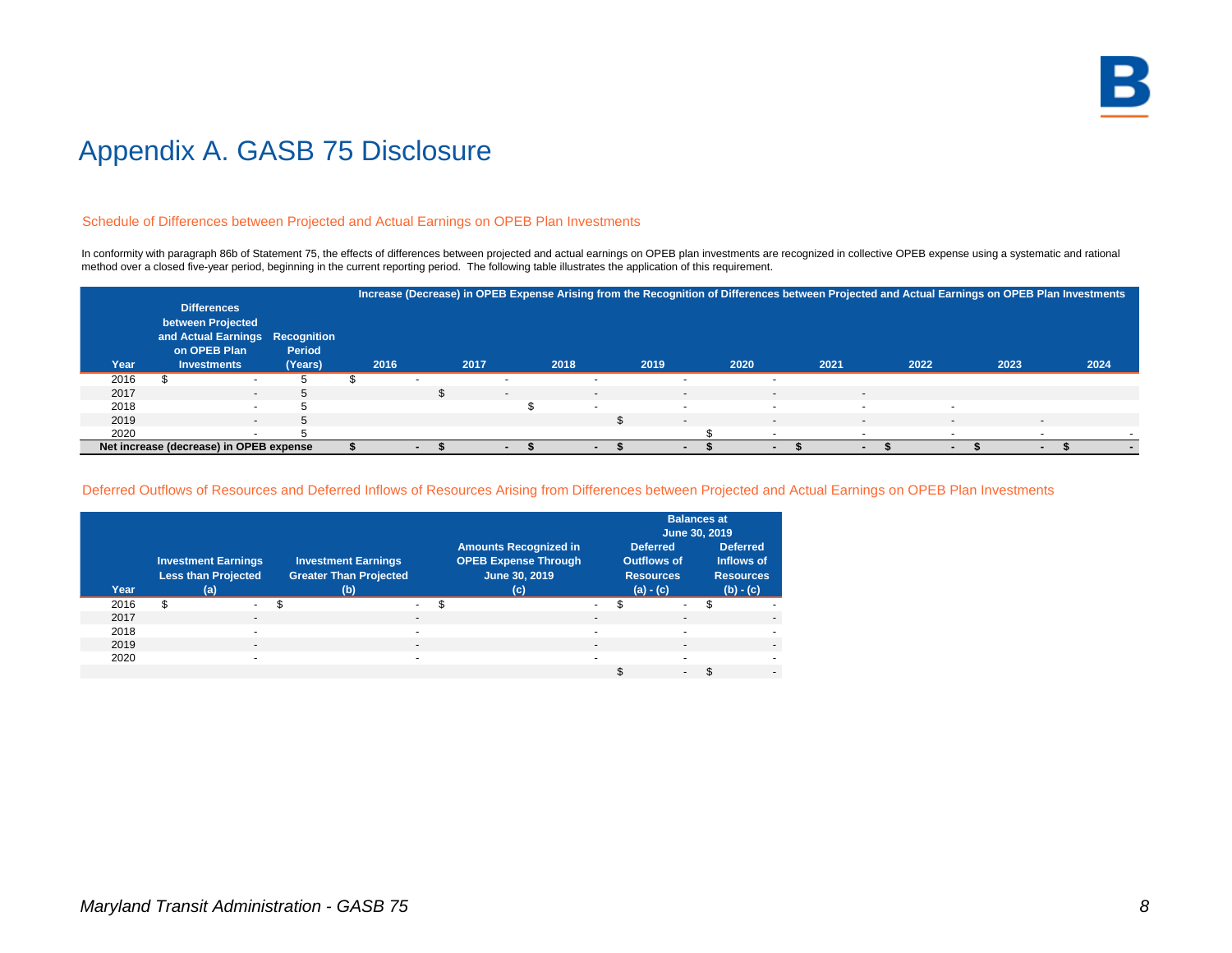

#### Schedule of Differences between Expected and Actual Experience

In conformity with paragraph 86a of Statement 75, the effects of differences between expected and actual experience are recognized in collective OPEB expense, beginning in the current reporting period, using a systematic a the average of the remaining service lives of all employees that are provided with OPEB through the OPEB plan (active and inactive employees), determined as of the beginning of the measurement period. The following table i

|       |                                            |         |          |      |                          |                          |                          | Increase (Decrease) in OPEB Expense Arising from the Recognition of Differences between Expected and Actual Experience |               |                          |                          |               |               |               |                |
|-------|--------------------------------------------|---------|----------|------|--------------------------|--------------------------|--------------------------|------------------------------------------------------------------------------------------------------------------------|---------------|--------------------------|--------------------------|---------------|---------------|---------------|----------------|
|       | <b>Differences</b>                         |         |          |      |                          |                          |                          |                                                                                                                        |               |                          |                          |               |               |               |                |
|       | between                                    |         |          |      |                          |                          |                          |                                                                                                                        |               |                          |                          |               |               |               |                |
|       | <b>Expected and Recognition</b>            |         |          |      |                          |                          |                          |                                                                                                                        |               |                          |                          |               |               |               |                |
|       | <b>Actual</b>                              | Period  |          |      |                          |                          |                          |                                                                                                                        |               |                          |                          |               |               |               |                |
| Year  | <b>Experience</b>                          | (Years) | Prior    | 2015 | 2016                     | 2017                     | 2018                     | 2019                                                                                                                   | 2020          | 2021                     | 2022                     | 2023          | 2024          | 2025          | Thereafter     |
| Prior |                                            |         | <b>.</b> |      | <b>.</b>                 | $\overline{\phantom{a}}$ | $\overline{a}$           | $\sim$                                                                                                                 |               | $\overline{\phantom{a}}$ | $\overline{\phantom{a}}$ |               |               | -             |                |
| 2015  | $\overline{\phantom{a}}$                   |         |          |      | $\overline{\phantom{a}}$ |                          |                          |                                                                                                                        |               |                          |                          |               |               |               |                |
| 2016  | $\overline{\phantom{a}}$                   |         |          |      |                          |                          |                          |                                                                                                                        |               |                          |                          |               |               |               |                |
| 2017  | $\sim$                                     |         |          |      |                          | $\mathcal{L}$            | $\overline{\phantom{a}}$ |                                                                                                                        |               |                          |                          |               |               |               |                |
| 2018  |                                            |         |          |      |                          |                          |                          | $\sim$                                                                                                                 |               |                          |                          |               |               |               |                |
| 2019  | (14,073,053)                               | 8       |          |      |                          |                          |                          | \$(1,759,132)                                                                                                          | (1,759,132)   | (1,759,132)              | (1,759,132)              | (1,759,132)   | (1,759,132)   | (1,759,132)   | (1,759,129)    |
| 2020  | (1.120.610)                                |         |          |      |                          |                          |                          |                                                                                                                        | (140.076)     | (140.076)                | (140.076)                | (140, 076)    | (140.076)     | (140.076)     | (280, 154)     |
|       | Net increase (decrease) in OPEB expense \$ |         |          |      |                          | $\blacksquare$           |                          | \$(1,759,132)                                                                                                          | \$(1,899,208) | \$(1,899,208)            | \$(1,899,208)            | \$(1,899,208) | \$(1,899,208) | \$(1,899,208) | \$ (2,039,283) |

#### Deferred Outflows of Resources and Deferred Inflows of Resources Arising from Differences between Expected and Actual Experience

|       |     |                                           |                                          | <b>Balances at</b><br>June 30, 2019 |                                                                                     |    |                                                                          |                                                           |  |  |  |  |
|-------|-----|-------------------------------------------|------------------------------------------|-------------------------------------|-------------------------------------------------------------------------------------|----|--------------------------------------------------------------------------|-----------------------------------------------------------|--|--|--|--|
| Year  |     | <b>Experience</b><br><b>Losses</b><br>(a) | <b>Experience</b><br><b>Gains</b><br>(b) |                                     | <b>Amounts Recognized in</b><br><b>OPEB Expense Through</b><br>June 30, 2019<br>(c) |    | <b>Deferred</b><br><b>Outflows of</b><br><b>Resources</b><br>$(a) - (c)$ | Deferred<br>Inflows of<br><b>Resources</b><br>$(b) - (c)$ |  |  |  |  |
| Prior | \$. | $\sim$                                    | \$<br>$\sim$                             | S                                   | $\sim$                                                                              | \$ | $\sim$                                                                   | \$<br>$\overline{\phantom{a}}$                            |  |  |  |  |
| 2015  |     | $\sim$                                    | $\overline{\phantom{a}}$                 |                                     | $\overline{\phantom{a}}$                                                            |    | ۰.                                                                       | $\overline{\phantom{a}}$                                  |  |  |  |  |
| 2016  |     | ٠                                         | ۰                                        |                                     | $\overline{\phantom{a}}$                                                            |    | ۰                                                                        |                                                           |  |  |  |  |
| 2017  |     | $\overline{\phantom{a}}$                  | $\overline{\phantom{a}}$                 |                                     | $\overline{\phantom{a}}$                                                            |    |                                                                          | $\overline{\phantom{a}}$                                  |  |  |  |  |
| 2018  |     | ٠                                         |                                          |                                     | $\overline{\phantom{a}}$                                                            |    | -                                                                        |                                                           |  |  |  |  |
| 2019  |     | $\sim$                                    | 14.073.053                               |                                     | 3.518.264                                                                           |    | $\sim$                                                                   | 10.554.789                                                |  |  |  |  |
| 2020  |     | ٠                                         | 1,120,610                                |                                     | 140.076                                                                             |    |                                                                          | 980.534                                                   |  |  |  |  |
|       |     |                                           |                                          |                                     |                                                                                     | \$ | ۰.                                                                       | \$11,535,323                                              |  |  |  |  |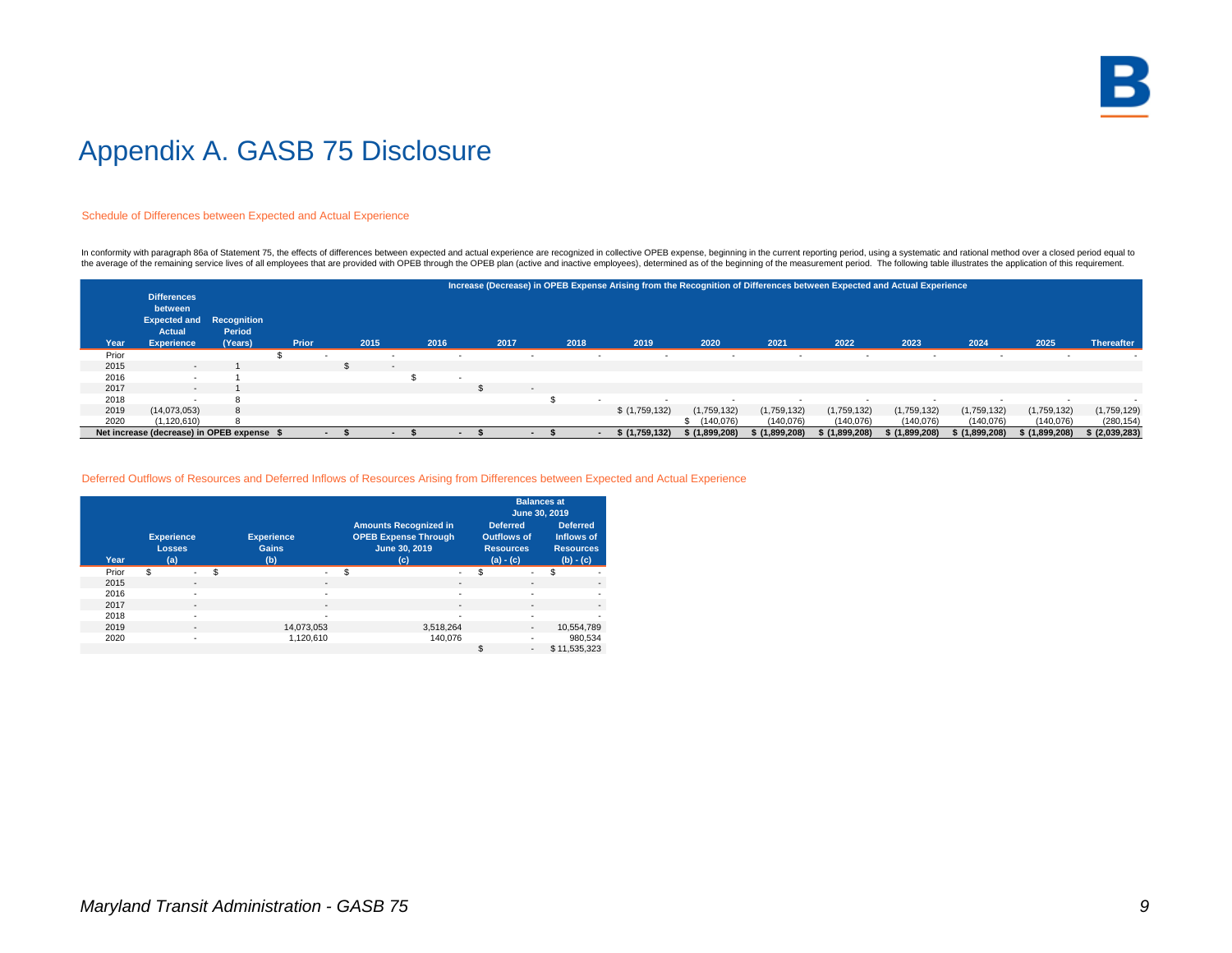

#### Schedule of Changes of Assumptions

In conformity with paragraph 86a of Statement 75, the effects of changes of assumptions should be recognized in OPEB expense, beginning in the current reporting period, using a systematic and rational method over a closed employees that are provided with OPEB through the OPEB plan (active and inactive employees), determined as of the beginning of the measurement period. The following table illustrates the application of this requirement.

|       |                                         |                                         |       | Increase (Decrease) in OPEB Expense Arising from the Effects of Changes of Assumptions |                          |                          |      |  |                |                  |                   |                |                |                |                |                |                   |
|-------|-----------------------------------------|-----------------------------------------|-------|----------------------------------------------------------------------------------------|--------------------------|--------------------------|------|--|----------------|------------------|-------------------|----------------|----------------|----------------|----------------|----------------|-------------------|
| Year  | <b>Changes of</b><br><b>Assumptions</b> | <b>Recognition</b><br>Period<br>(Years) | Prior | 2015                                                                                   |                          | 2016                     | 2017 |  | 2018           | 2019             | 2020              | 2021           | 2022           | 2023           | 2024           | 2025           | <b>Thereafter</b> |
| Prior |                                         |                                         |       |                                                                                        |                          |                          |      |  |                |                  |                   |                |                |                |                |                |                   |
| 2015  |                                         |                                         |       |                                                                                        | $\overline{\phantom{a}}$ |                          |      |  |                |                  |                   |                |                |                |                |                |                   |
| 2016  |                                         |                                         |       |                                                                                        |                          | $\overline{\phantom{a}}$ |      |  |                |                  |                   |                |                |                |                |                |                   |
| 2017  |                                         |                                         |       |                                                                                        |                          |                          |      |  |                |                  |                   |                |                |                |                |                |                   |
| 2018  | (113,863,562)                           |                                         |       |                                                                                        |                          |                          |      |  | \$(14,232,945) | (14, 232, 945)   | (14, 232, 945)    | (14, 232, 945) | (14, 232, 945) | (14, 232, 945) | (14, 232, 945) | (14, 232, 947) |                   |
| 2019  | (145, 355, 632)                         |                                         |       |                                                                                        |                          |                          |      |  |                | \$(18, 169, 454) | (18, 169, 454)    | (18, 169, 454) | (18, 169, 454) | (18, 169, 454) | (18, 169, 454) | (18, 169, 454) | (18, 169, 454)    |
| 2020  | 64.216.889                              |                                         |       |                                                                                        |                          |                          |      |  |                |                  | 8.027.111         | 8,027,111      | 8,027,111      | 8,027,111      | 8.027.111      | 8,027,111      | 16,054,223        |
|       | Net increase (decrease) in OPEB expense |                                         |       |                                                                                        | $\overline{\phantom{a}}$ | $\blacksquare$           |      |  | (14, 232, 945) | (32, 402, 399)   | \$ (24, 375, 288) | (24, 375, 288) | (24, 375, 288) | (24, 375, 288) | (24, 375, 288) | (24, 375, 290) | \$ (2, 115, 231)  |

#### Deferred Outflows of Resources and Deferred Inflows of Resources Arising from Changes of Assumptions

| Year  | Increases in the<br><b>Total OPEB</b><br>Liability<br>(a) | <b>Decreases in the Total</b><br><b>OPEB Liability</b><br>(b) |   | <b>Amounts Recognized in</b><br><b>OPEB Expense Through</b><br>June 30, 2019<br>(c) | <b>Deferred</b><br><b>Outflows of</b><br><b>Resources</b><br>$(a) - (c)$ | <b>Balances at</b><br>June 30, 2019<br><b>Deferred</b><br>Inflows of<br><b>Resources</b><br>$(b) - (c)$ |
|-------|-----------------------------------------------------------|---------------------------------------------------------------|---|-------------------------------------------------------------------------------------|--------------------------------------------------------------------------|---------------------------------------------------------------------------------------------------------|
| Prior | \$<br>$\sim$                                              | \$                                                            | S | ۰.                                                                                  | \$<br>۰.                                                                 | \$<br>٠                                                                                                 |
| 2015  | ٠                                                         |                                                               |   | $\overline{\phantom{a}}$                                                            | ۰                                                                        |                                                                                                         |
| 2016  | $\sim$                                                    | ۰.                                                            |   |                                                                                     | ٠                                                                        | ۰                                                                                                       |
| 2017  | $\sim$                                                    |                                                               |   | $\overline{\phantom{a}}$                                                            | $\overline{\phantom{a}}$                                                 | $\overline{\phantom{a}}$                                                                                |
| 2018  | ٠                                                         | 113,863,562                                                   |   | 42.698.835                                                                          | ۰.                                                                       | 71,164,727                                                                                              |
| 2019  | $\overline{\phantom{a}}$                                  | 145.355.632                                                   |   | 36.338.908                                                                          | $\overline{\phantom{a}}$                                                 | 109.016.724                                                                                             |
| 2020  | 64.216.889                                                | ۰                                                             |   | 8,027,111                                                                           | 56,189,778                                                               |                                                                                                         |
|       |                                                           |                                                               |   |                                                                                     | \$56,189,778                                                             | 180.181.451<br>\$                                                                                       |